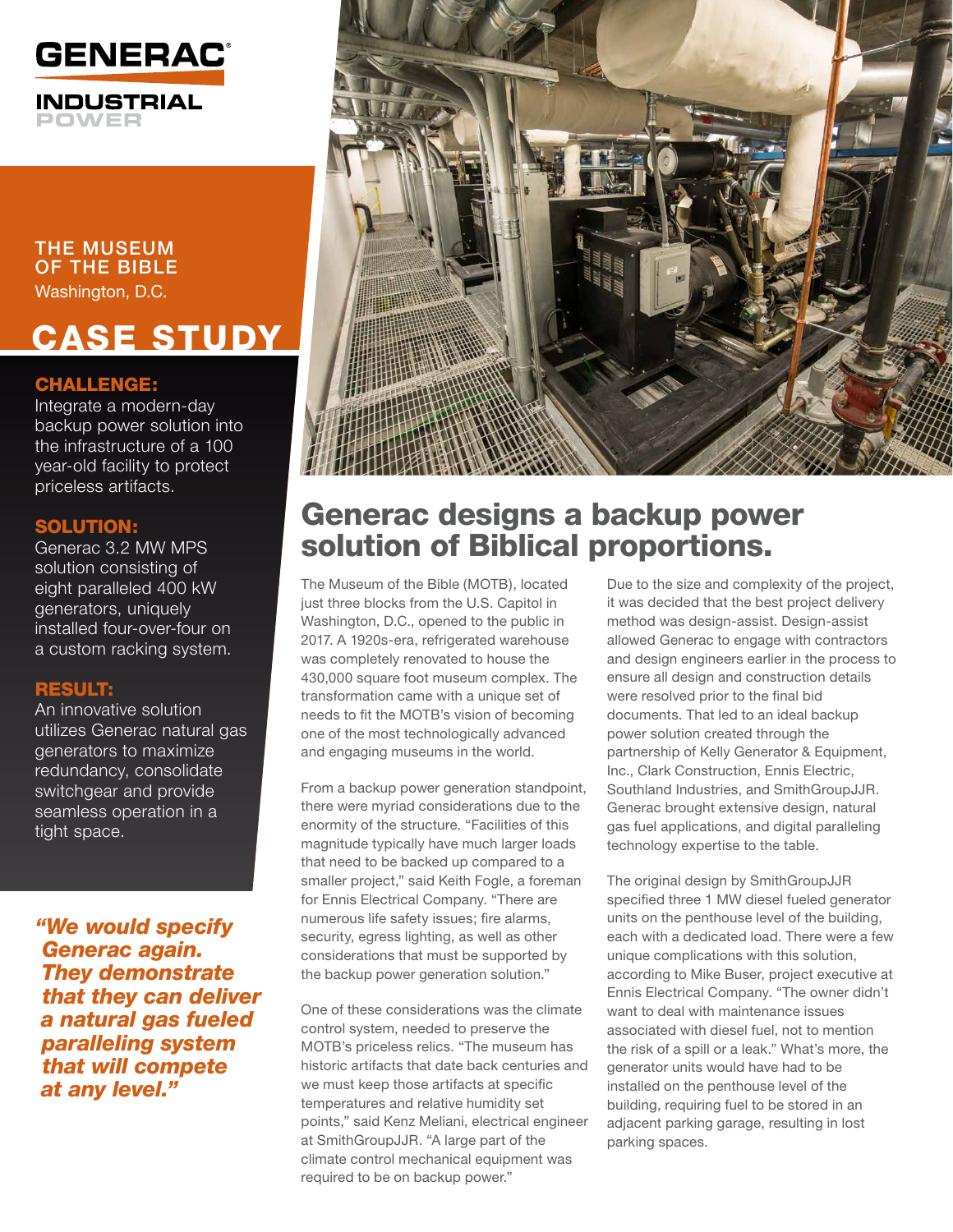### CASE STUDY Museum of the Bible



APPLICATION: Entertainment

SYSTEM CONFIGURATION: 3.2 MW MPS

MODELS: 8 x 400 kW Natural Gas



That's when Kelly Generator stepped in and recommended a Generac 3.2 MW Modular Power System (MPS). The MPS solution consisted of eight paralleled 400 kW Natural Gas generators, a solution that fit well with the maximum height requirements. "A big challenge was space limitations," said Meliani. "Generac was able to offer a physically shorter gen-set than the competition, which worked out really well with the design of the room that we were given."

To take advantage of the room height available, Kelly proposed mounting four units on a steel structure over the other four. "Four over four is something I have never done," said Gary Fink, sales engineer at Kelly Generator. "The idea came from seeing other projects Generac had done. So I reached out to Generac for some assistance and we put our heads together to see if the room could accommodate the necessary air flow and temperature rise." They decided to use a grated structure to facilitate airflow provided by four 50,000 CFM overhead fans. Natural ventilation was not an option to supply ample air flow for the eight generators.

Life safety systems needed to be upgraded to meet current codes and regulations as well. Generac was able to guarantee at least one of the eight generators would be serving life safety loads within ten seconds for up to 400 kW. As such, even in the unlikely event

that seven units are offline, life safety systems will still be supported.

"With Generac's paralleling system there is no single point of failure," said Meliani. "If one of the communications lines was to fail the looped configuration of the digital communications ensures the generators are still able to be paralleled."

The design team found another benefit by choosing Generac's digitally integrated paralleled system. "Paralleling in the past always required a separate switchgear lineup and often a separate controller lineup," said Buser. "That's usually a piece of equipment that isn't provided by generator manufacturers. With these units, everything is on board and Generac has a pretty seamless plug and play operation."

The museum also wanted to economize on the number of transfer switches, and Generac was able to consolidate the original design requirements from eight switches to five. Several team members commented that Generac was selected because of its fresh, innovative solutions.

"This was our first time working with Generac," said Jacob Pohlman, electrical engineer, SmithGroupJJR. "Generac is supportive and a team player. We don't always see that cooperation through all levels of the design so it was great that this critical element was fully supported by the manufacturer. Without it, I don't think we would have been able to deliver the same end product."

Generac proved it could deliver on the promise. "The company's performance on the Museum of the Bible project demonstrated to Ennis Electric and me that Generac can be a player on large, complex projects," said Buser.

"We would specify Generac again," said Pohlman. "They demonstrate that they can deliver a natural gas fueled paralleling system that will compete at any level."



Generac Power Systems, Inc. S45 W29290 Hwy. 59 Waukesha, WI 53189

ASKGNRC@generac.com 1-888-GENERAC (1-888-436-3722)

# GeneracIP.com